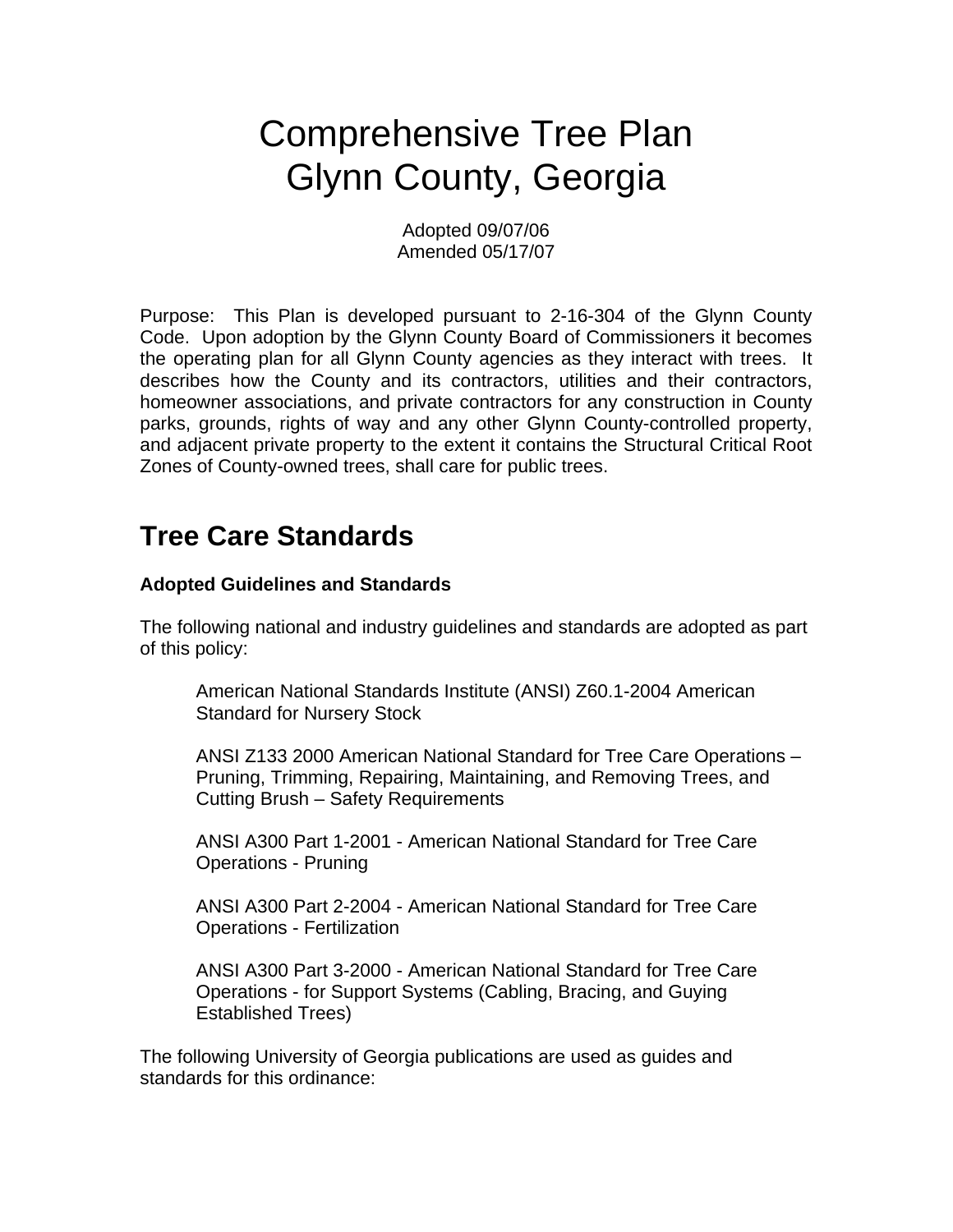"Construction Damage Assessments: Trees and Sites", Dr. Kim Coder, 1996. University of Georgia, Warnell School of Forestry

# **Tree Planting Standards**

## **Preferred Species List**

|  |  | Large Trees with Wide Spread |
|--|--|------------------------------|
|--|--|------------------------------|

**Native Species** 

| Betula nigra 'Heritage' | <b>River Birch</b>  |    |
|-------------------------|---------------------|----|
| Fagus grandifolia       | American Beech      | x  |
| Liriodendron tulipifera | <b>Tulip Poplar</b> | X. |
| Platanus occidentalis   | Sycamore            | x. |
| Quercus falcata         | Southern Red Oak    | x. |
| Quercus laurifolia      | Swamp Laurel Oak    | X. |
| Quercus michauxii       | Swamp Chestnut Oak  | X. |
| Quercus virginiana      | Southern Live Oak   | x  |
|                         |                     |    |

| Large Trees with Medium Spread |                         | <b>Native Species</b> |
|--------------------------------|-------------------------|-----------------------|
| Acer rubrum 'Autumn Flame'     | <b>Red Maple</b>        | x                     |
| Acer rubrum 'Red Sunset'       | <b>Red Maple</b>        | X                     |
| Carya glabra                   | <b>Pignut Hickory</b>   | X                     |
| Celtis laevigata               | Sugarberry              | X                     |
| Cunninghamia lanceolata        | Chinafir                |                       |
| Fraxinus pennsylvanica         | Green Ash               | x                     |
| Nyssa aquatica                 | Water Tupelo            | X                     |
| Nyssa sylvatica                | <b>Black Gum/Tupelo</b> | X                     |
| Quercus phellos                | <b>Willow Oak</b>       | X                     |
| Quercus shumardii              | <b>Shumard Oak</b>      | X                     |
| Ulmus parvifolia               | <b>Chinese Elm</b>      |                       |
| Zelcov serrata                 | Japanese Zelcova        |                       |

Medium Trees with Medium Spread Native Species

| Acer floridanum             | <b>Florida Maple</b>         | x. |
|-----------------------------|------------------------------|----|
| Carpinus caroliniana        | American Hornbeam            | x  |
| Halesia carolina            | <b>Carolina Silverbell</b>   | x  |
| llex opaca 'Fosteri'        | <b>Foster Holly</b>          | x  |
| Magnolia grandiflora        | Southern Magnolia            | x  |
| Magnolia x soulangiana      | <b>Tulip Tree</b>            |    |
| Prunus caroliniana          | <b>Carolina Cherrylaurel</b> | x. |
| Pyrus calleryana 'Redspire' | <b>Callery Pear</b>          |    |
| Quercus acutissima          | Sawtooth Oak                 | x. |
| Quercus Iyrata              | Overcup Oak                  | x  |
|                             |                              |    |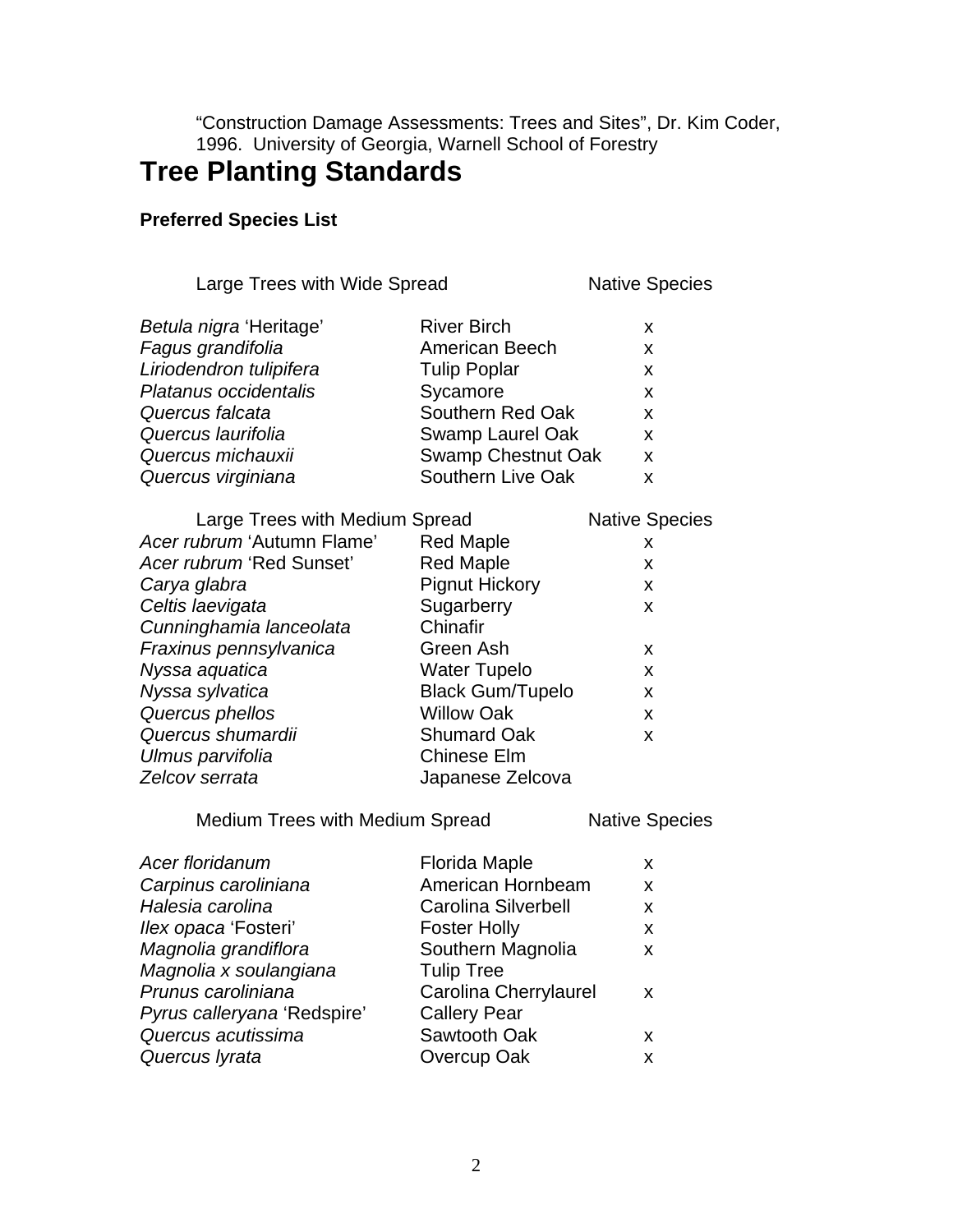Medium Trees with Small Spread Native Species

| Cercis canadensis                  | <b>Red Bud</b>           | x |
|------------------------------------|--------------------------|---|
| Ginko biloba 'Sentry'              | <b>Sentry Ginko</b>      |   |
| Gordonia lasianthus                | <b>Loblolly Bay</b>      | X |
| llex opaca                         | <b>American Holly</b>    | X |
| Lagerstroemia indica               | Crapemyrtle              |   |
| Pyrus calleryana 'Capitol', et.al. | <b>Callery Pear</b>      |   |
| Taxodium distichum                 | <b>Baldcypress</b>       | X |
| Juniperus silicicola               | Southern Red Cedar       | X |
| Juniperus virginiana               | <b>Eastern Red Cedar</b> | x |

Small Trees with Medium Spread Native Species

| Amelanchier arborea      | Downy Serviceberry      | X. |
|--------------------------|-------------------------|----|
| Cornus florida           | Dogwood                 | x  |
| Magnolia virginiana      | Sweetbay magnolia       | X  |
| Osmanthus americanus     | Devilwood               | x  |
| Sassafras albidum        | <b>Common Sassafras</b> | X  |
| Stewartia malacondendron | <b>Silky Stewartia</b>  | x  |
| Vitex agnus-castus       |                         |    |

Small Trees with Small Spread Native Species

| Chionanthus virginicus    | <b>Fringe Tree</b>        | x. |
|---------------------------|---------------------------|----|
| Ilex aquifolium x cornuta | Nellie R. Stevens Holly   | X  |
| llex cassine              | Dahoon Holly              |    |
| llex vomitoria            | <b>Yaupon Holly</b>       | x. |
| Osmanths fragrans         | <b>Fragrant Tea Olive</b> |    |

## **Planted Tree Size**

The standard size at planting is two-inch (2") caliper for large and medium size category trees and one-inch (1") caliper for small size category trees.

#### **Planted Tree Quality**

Trees selected for planting shall meet ANSI Z60.1-2004 American Standard for Nursery Stock.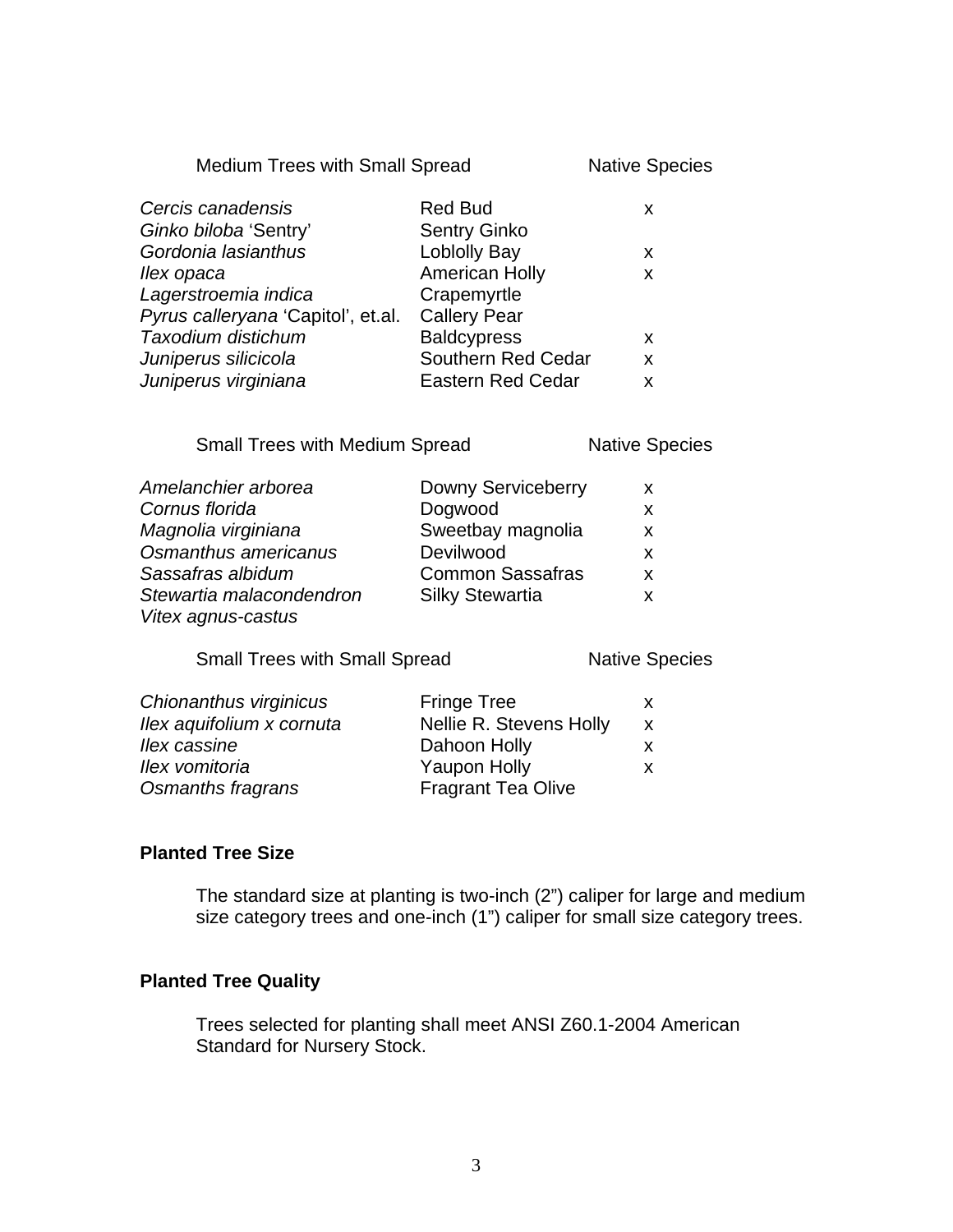#### **Tree Transportation and Handling Standard**

#### *Lifting, Loading and Unloading:*

Trees shall be loaded only by lifting and maneuvering the root ball. Lifting or moving trees by the trunk or limbs shall be sufficient cause to refuse both shipment and payment.

#### *Protection During Transportation:*

Trees shall be transported such that they are protected from drying and breakage due to wind. Examples: Trees may be transported in a covered van. Trees may be transported on an open flatbed if the trees and root balls are tightly tarped so the tarps do not flap or rebound more than four inches at highway speeds.

Tree root balls and leaf crowns shall be thoroughly watered immediately prior to transport.

Transport shall be made nonstop from the tree source nursery to the Glynn County holding area.

Trees shall be offloaded only by lifting and manipulating the root ball. Dropping trees, injuring trunks or branches or handling trees by other than the root balls shall be sufficient cause to reject a shipment in whole or in part.

Tree root balls and leaf crowns shall be thoroughly watered immediately upon completion of unloading.

Trees shall be watered daily until planting sufficient to prevent leaf wilting.

#### **Planting Space Standard**

#### *Required Minimum Areas*

Large Trees shall be provided a minimum 400 square feet of permeable soil with a minimum horizontal dimension of twenty feet (10').

Medium Trees shall be provided a minimum 280 square feet of permeable soil with a minimum horizontal dimension of twenty feet (8').

Small Trees shall be provided a minimum 100 square feet of permeable soil with a minimum horizontal dimension of twelve feet (5').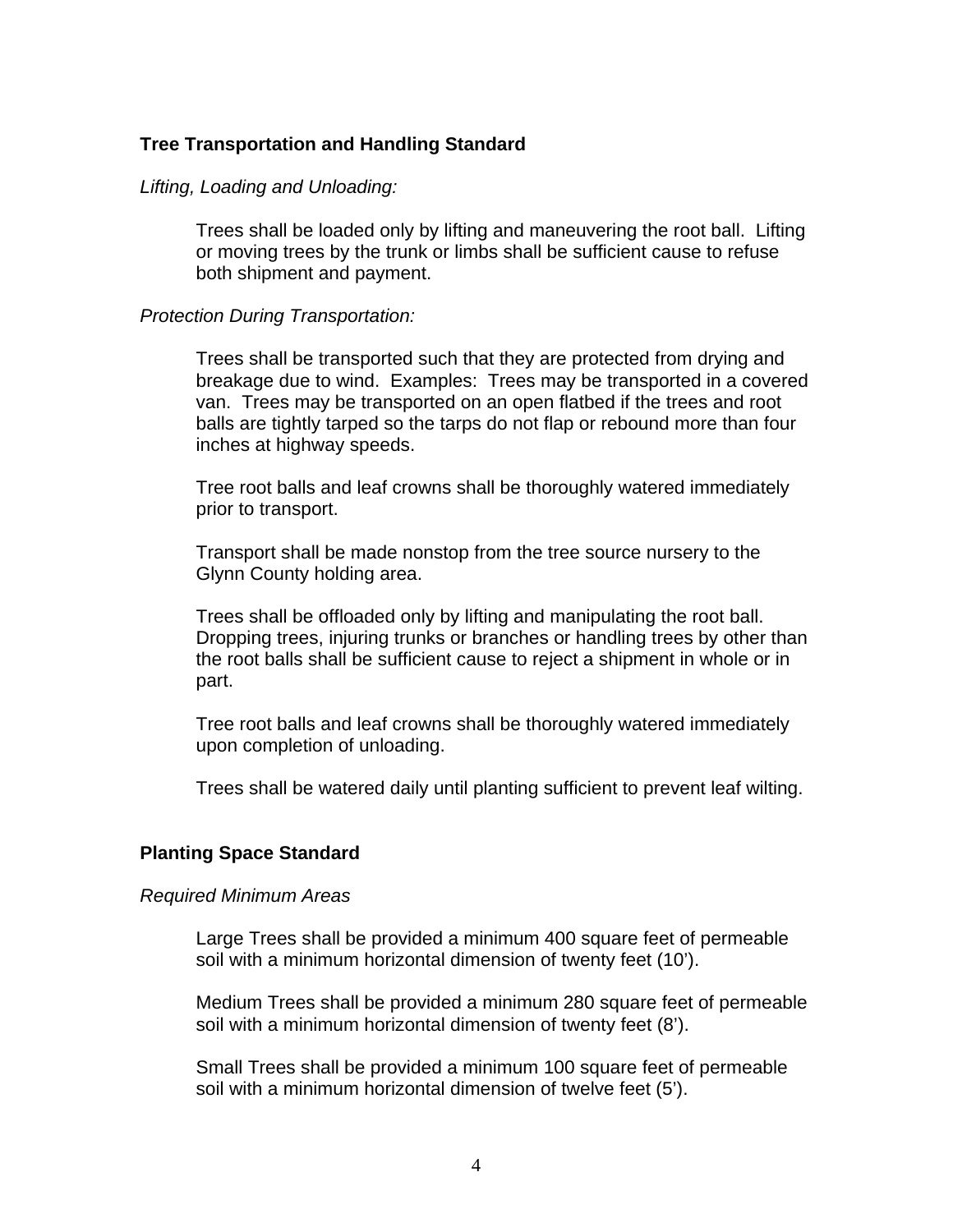#### *Underground Utilities Location Required*

Underground utilities must be located prior to planting in order to avoid damage to utilities during planting operations, damage to utilities after planting due to tree growth conflicts, and severe injury and damage to trees after planting due to utility repair and maintenance. The Utilities Protection Service "Call Before You Dig" number 1 (800) 282-7411 shall be called prior to planting to mark underground utilities. A lead time of 1-2 weeks is recommended to allow adequate time for response and possible relocation of planting sites.

## **2-16-311 Utilities**

Except as approved otherwise by the Tree Board:

Trees categorized as small-height, small-spread (SS); small-height, medium-spread (SM); and medium-height, small-spread in the tree plan shall not be planted under or within twenty (20) lateral feet of any overhead utility wire.

Trees categorized as medium-height, medium-spread (MM) or large-height, medium-spread (LM) in the tree plan shall not be planted under or within forty (40) lateral feet of any overhead utility wire.

Trees categorized as large-height, wide-spread (LW) in the tree plan shall not be planted under or within fifty (50) lateral feet of any overhead utility wire.

No trees categorized as large-height or medium height shall be planted over or within ten (10) lateral feet of any underground water line, sewer or drainage line, transmission line or other utility. No trees categorized as small-height shall be planted over or within six (6) lateral feet of any underground water line, sewer or drainage line, transmission line or other utility. The allowable distance of trees from utilities shall not apply to existing trees.

## **2-16-309 Distance from Curbs or Sidewalks**

Except as approved otherwise by the Tree Board, the distance street trees are planted from curbs or curb lines and sidewalks shall be in accordance with the species size classifications listed in the tree plan; excepting those cases where a Planned Development, as set forth in Section 723 of the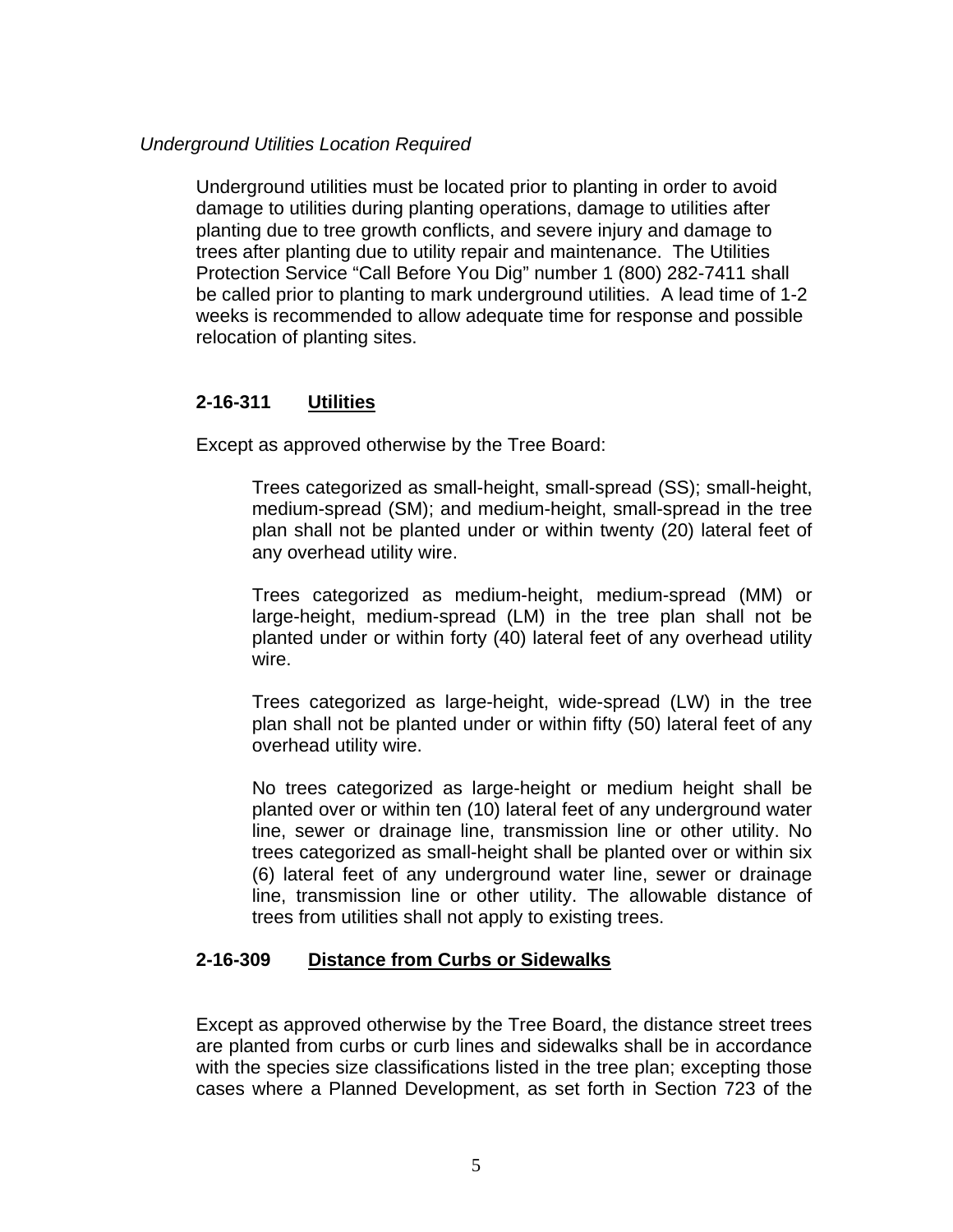Zoning Ordinance of Glynn County, has been approved. No trees may be planted within eight (8) feet of the edge of paving, curb or gutter of any road nor closer than five (5) feet from the edge of any sidewalk. The allowable distance of street trees from curbs or sidewalks shall not pertain to existing trees. The Tree Plan shall define the terms small, medium or large trees as used herein.

## **2-16-310 Distance from Street Corners and Fireplugs**

Except as approved otherwise by the Tree Board, street trees shall be planted no closer than 30 feet of any street corner, measured from the point of nearest intersecting curbs or curb lines. Street trees or park trees shall be planted no closer than 8 feet of a fireplug. The allowable distance from street corners and fireplugs shall not apply to existing trees.

## **Planting Time**

Recommended tree planting season is December (winter solstice) through March (vernal equinox).

## **Planting Plan**

No tree planting on County controlled property may occur without first obtaining a permit from the Public Works Director.

A written Planting Plan shall be developed with the advice of the Glynn County Tree Advisory Board and submitted to the Public Works Director for approval.

Planting Plans shall include:

- A scaled drawing showing the proposed planting location of each tree
- The proposed tree species to be planted at each location
- All built infrastructure, especially paving, utilities, buildings.
- All immediately adjacent trees over twelve inches (12") in diameter.
- The Utilities Protection Center (UPC) Locate Ticket number(s).
- Project approval from the Tree Advisory Board.
- Project approval from the County Department Director responsible for the planting site (Examples: Recreation and Parks Director for park plantings, Fire Chief for plantings at firehouses)
- Establishment plan identifying the person responsible for watering and maintenance for two years after planting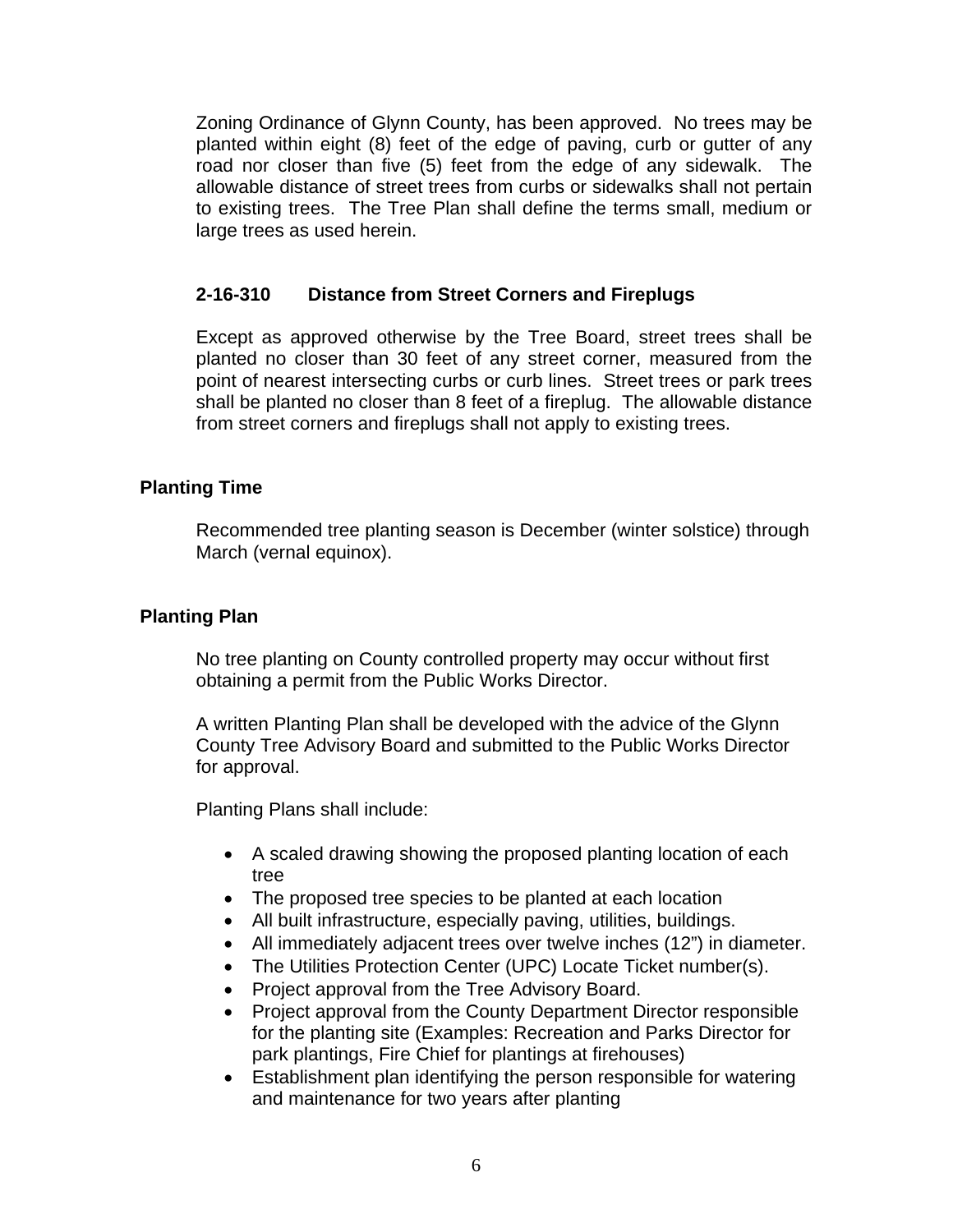## **Planting Hole Dimensions**

#### *Planting Hole Width*

The planting hole for each tree shall have a minimum diameter equal to three times the diameter of the root ball.

## *Planting Hole Depth*

Trees shall be planted so the first order lateral roots are just under the surface of the ground at completion of planting.

The planting hole for a tree shall be dug no deeper than the depth from the bottom of the root ball to the bottom of the first order lateral roots so the root ball rests on undisturbed soil.

## **Soil Amendments**

Soil amendments are generally not recommended during planting. Where sterile soils are suspected, inoculants of soil bacteria, actinomycetes and mycorrhizal fungi are recommended.

#### *Mulch*

Wood mulch shall be placed and maintained to a depth of four inches around each tree to the limits of the tree planting hole or the drip line of the tree, whichever is greater, but leaving the base of the tree free of mulch within five inches of the trunk. Mulch should be replenished in the spring and autumn.

#### *Fertilizer*

No fertilizer shall be applied to the planting area until the tree has been in place one year or one full growing season, whichever is longer. After this initial establishment phase, a slow-release nitrogen source complete fertilizer with micronutrients may be applied at a rate not to exceed of two pounds of nitrogen per thousand square feet.

## **Staking and Guying**

Staking is recommended for the first year after installation. All staking materials shall be removed one year after planting. Staking shall meet ANSI A300 Part 3 standards.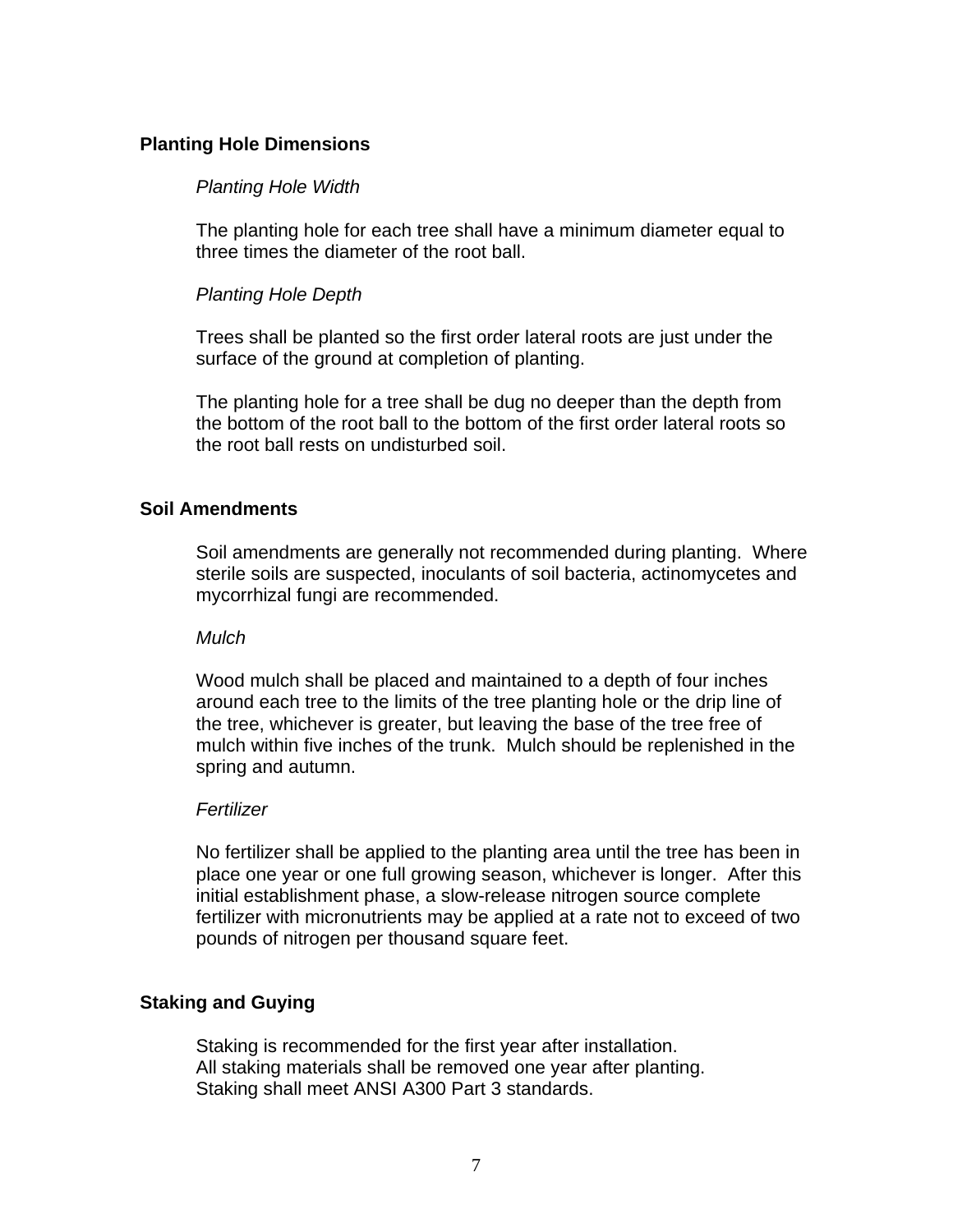#### **Watering**

Watering with a yucca extract surfactant additive is strongly recommended.

Watering using water-metering bags (i.e. Treegators) is strongly recommended.

If water-metering bags and yucca extract additive are used the following watering schedule (filling watering bags) is recommended:

After planting and through the first growing season (until autumnal equinox): water with twenty gallons (20gal.) (standard Treegator bag) twice a week per tree. Bag fills at 3-4 day intervals regardless of rainfall amounts.

After the autumnal equinox and through the second year after planting, water with twenty gallons (20gal.) (standard Treegator bag) once a week per tree.

#### **Pruning**

Pruning at planting and during establishment shall be limited to removal of broken or injured branches.

Pruning shall meet ANSI A300 Part 1 – 2001 standard.

#### **Pest Control**

Trees should be inspected at watering for disease and insect infestations and treated as needed to restore health. Fire ant infestations should be treated upon discovery by the watering crew.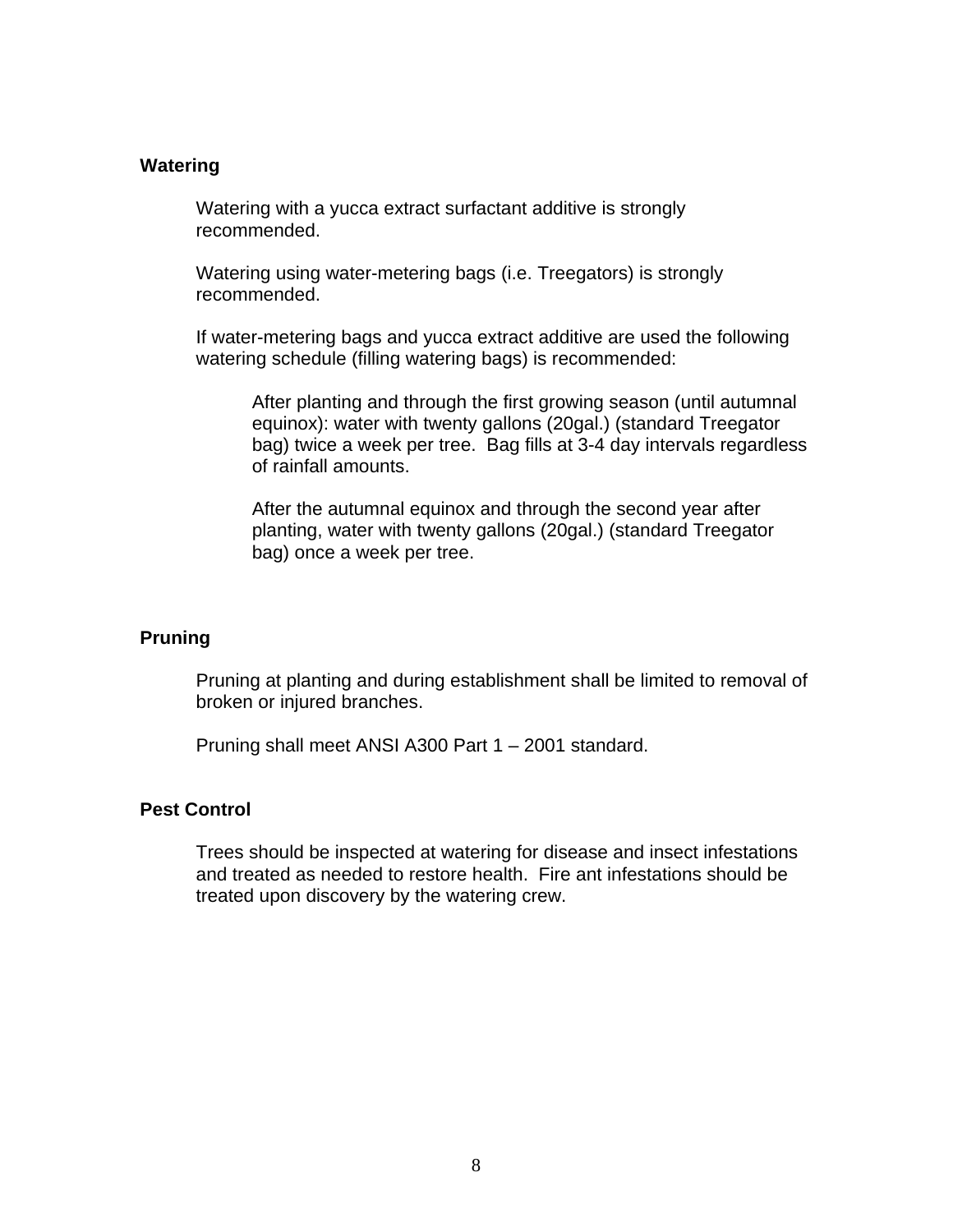# **Established Tree Care**

## **Pruning Standards**

## **Pruning Class Standards**

## *Areas Exempted from Pruning Requirements*

Tree pruning standards are not applicable to natural woodland, managed timber, rights of way used exclusively for drainage, or high voltage  $(=$  or  $>$  46,000KV) power transmission corridors on property owned or controlled by Glynn County.

## *Class I Fine Pruning (the largest deadwood is ½ inch or smaller)*

Fine Pruning shall consist of removal of dead, dying or diseased interfering, objectionable, obstructing and weak branches, as well as selective thinning to lessen wind resistance. The removal of such described branches is to include those on the main trunks, as well as those inside the leaf area. An occasional branch up to ½ inch in diameter, as described above, may remain within the leaf area to its full length when it is not practical to remove it.

## *Class II Medium Pruning (the largest deadwood is 1 inch or smaller)*

Medium Pruning shall consist of removal of dead, dying or diseased interfering, objectionable, obstructing and weak branches, as well as selective thinning to lessen wind resistance. The removal of such described branches is to include those on the main trunks, as well as those inside the leaf area. An occasional branch up to 1 inch in diameter, as described above, may remain within the leaf area to its full length when it is not practical to remove it.

## *Class III Coarse Pruning (the largest deadwood is 2 inches or smaller)*

Coarse Pruning shall consist of removal of dead, dying or diseased interfering, objectionable, obstructing and weak branches, as well as selective thinning to lessen wind resistance. The removal of such described branches is to include those on the main trunks, as well as those inside the leaf area. An occasional branch up to 2 inches in diameter, as described above, may remain within the leaf area to its full length when it is not practical to remove it.

## *Clearance Elevation*

This work involves target removal of a limb or limbs to permit vehicle or pedestrian movement or similar activity. No other remedial pruning is performed.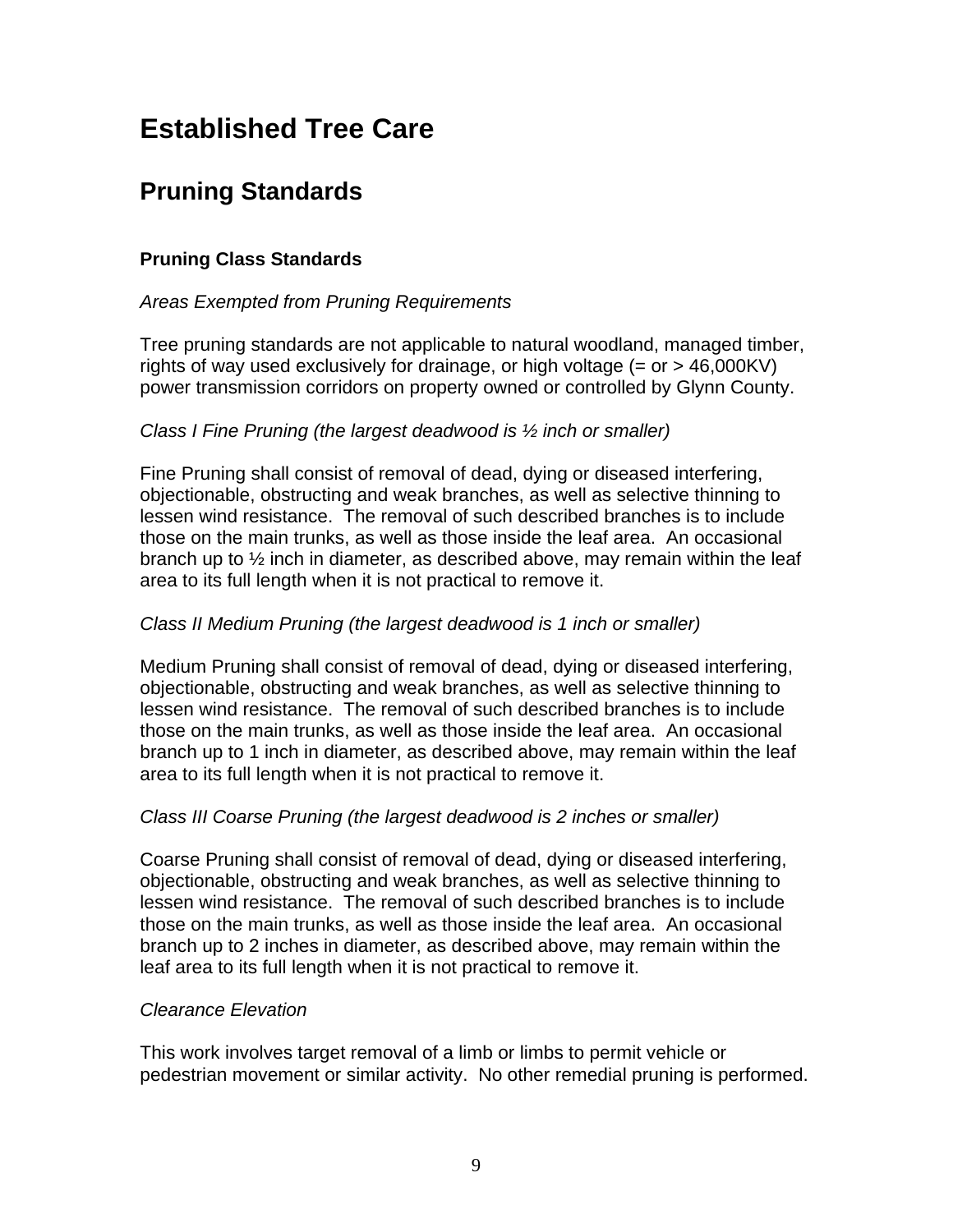## *Line-of-Sight Clearance Pruning*

This work involves target removal of woody vegetation encroaching into the clear zone at intersections as described in the Zoning Ordinance of Glynn County, Article VI. Section 615 and Section 616, reprinted below:

## **Section 615. Vision Clearance at Street Intersections**

In all zoning districts established by this Ordinance, except the GC General Commercial District, no fence, wall, terrace, sign, shrubbery, planting or structure or object capable of obstructing driver vision between the heights of thirty (30) inches and ten (10) feet above the finished street level shall be permitted on a corner lot within twenty-five (25) feet of the point formed by the intersection of the street right-of-way lines (or such lines extended in case of a rounded corner) which bound said lot.

#### **Section 616. Vision Clearance at Private Roadway and Entrances Intersecting with Public Streets**

No fence, wall, hedge or other planting, or sign forming a material impediment to visibility over a height of two and one-half (2.5) feet shall be erected, planted, placed or maintained within twenty-five (25) feet of the point of a public street with any private roadway or drive which serves more than one (1) dwelling unit.

## **Pruning Quality**

Pruning shall meet the ANSI A300 Part 1- 2001 pruning standard except as otherwise provided in this Standard.

## **Pruning Class**

Unless otherwise specifically noted, Class II medium pruning is the standard extent of pruning for County trees.

## **Limb Clearance**

Vertical limb clearance shall be a minimum of thirteen feet six inches (13'6") over roadways, twelve feet (12') over driveways and eight feet (8') over sidewalks under worst loading conditions.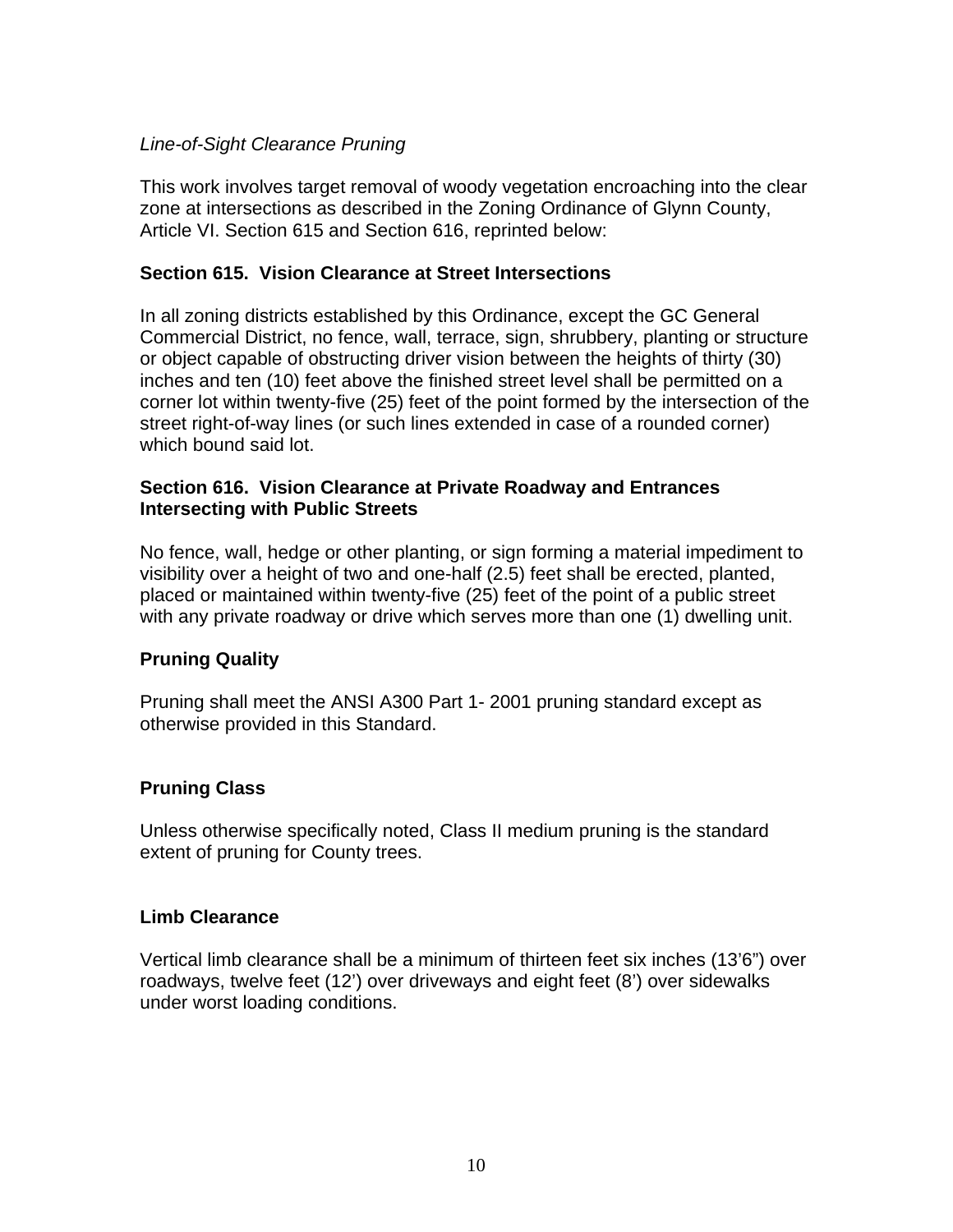## **2-13-29 Additional Requirements**. (Glynn County Code)

(a) The maximum height of a building, house or structure to be moved shall not exceed eighteen (18) feet, as measured from the base of the structure. The maximum width of the structure to be moved shall not exceed sixteen (16) feet.

(c) It shall be unlawful to cut any tree or limbs thereof prior to or during such move without the express written approval of the owner of property where the trees are located. Any tree or limb that is located on Glynn County right-of-way that needs to be cut or trimmed shall require written approval from the Glynn County Tree Board.

## **Mulching Standards**

## **Tree Mulching**

A layer of tree-source organic mulch should be maintained at a depth between two and four inches  $(2<sup>n</sup> - 4<sup>n</sup>)$  at all times. Recycling wood chips from tree maintenance operations is specifically encouraged.

## **Pest Control**

## **Pest Control**

Pest control is restricted to treatment to control fire ants and control of poison ivy on trees in pedestrian areas. Control will be provided 1) upon notification of infestation and 2) on a funds available basis.

## **Tree Protection during Construction**

## **Exemptions**

This section pertains only to Large tree species of both Wide and Medium spread as listed on Page 2 of this Plan which are fourteen inches (14") in diameter or greater as measured four and one-half feet (4.5') above grade; and Eastern Red Cedar (*Juniperis virginiana*) and Southern Red Cedar (*Juniperis silicicola*) trees six inches (6") in diameter or greater.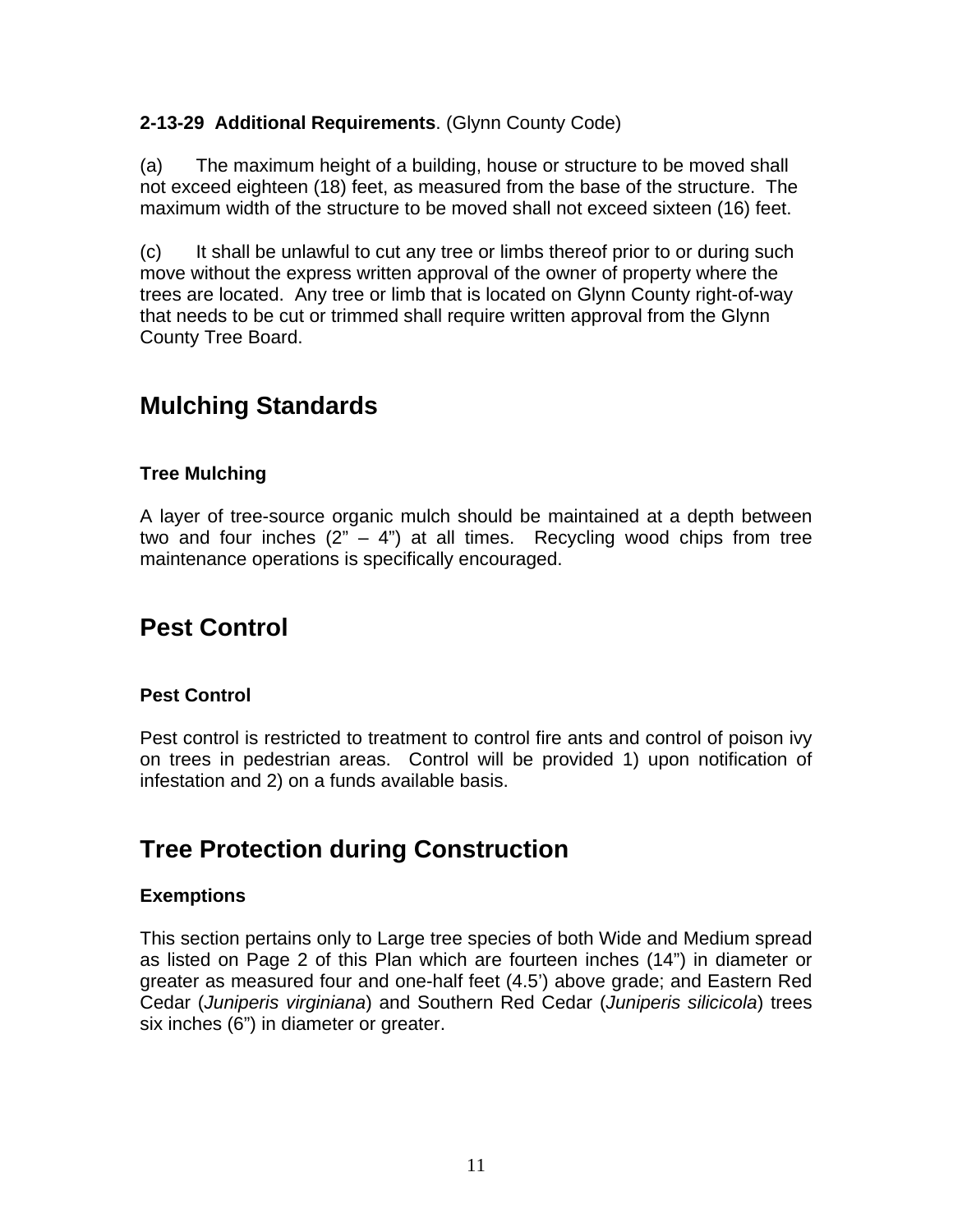## **Tree Protection Required**

Tree protection is required throughout the duration of any construction activity(ies) whenever the Structural Critical Root Zone (SCRZ) or leaf canopy of protected trees may be encroached upon by such activities.

#### **Structural Critical Root Zone Protection**

The Structural Critical Root Zone (SCRZ) is defined as that soil volume within the radius stated for a tree of a given diameter as listed in "Tool #8" in "Construction Damage Assessments: Trees and Sites", Dr. Kim Coder, 1996. University of Georgia, Warnell School of Forestry.

The SCRZ shall be protected with fencing adequate to hinder access to people, vehicles and equipment.

Tree Protection fencing shall be erected prior to soil excavation, boring, grading or fill operations. Tree protection fence is the last item to be removed from the site after construction is completed.

In the event that portions of the SCRZ of a tree to be retained are not practical to erect due to construction or obstacles, tree protection fencing shall be placed three feet laterally from the obstruction (ex. three feet back of curb, building, or other existing or planned permanent infrastructure).

Tree Trunk Protection is required where SCRZ protection fencing is not practical. Tree trunks shall be wrapped in pine 2x4 and accessible critical structural root zones covered with wooden pallets.

#### **Trenching within the Structural Critical Root Zone Prohibited. (Amended 05/17/07)**

#### *Utilities Installation*

No trenching or excavation is allowed within the fenced area of the structural critical root zone (SCRZ) of a tree (Tool #8, Coder).

Underground utilities that cannot be routed outside the fenced SCRZ of a tree may be installed by boring if boring meets the following standards:

Sending and receiving pits must be located outside the SCRZ;

Minimum depth of the bore shall not be less than 24" below grade.

This portion of the Comprehensive Tree Plan, Glynn County, Georgia 2006 titled "Trenching within the Structural Critical Root Zone Prohibited" shall only apply in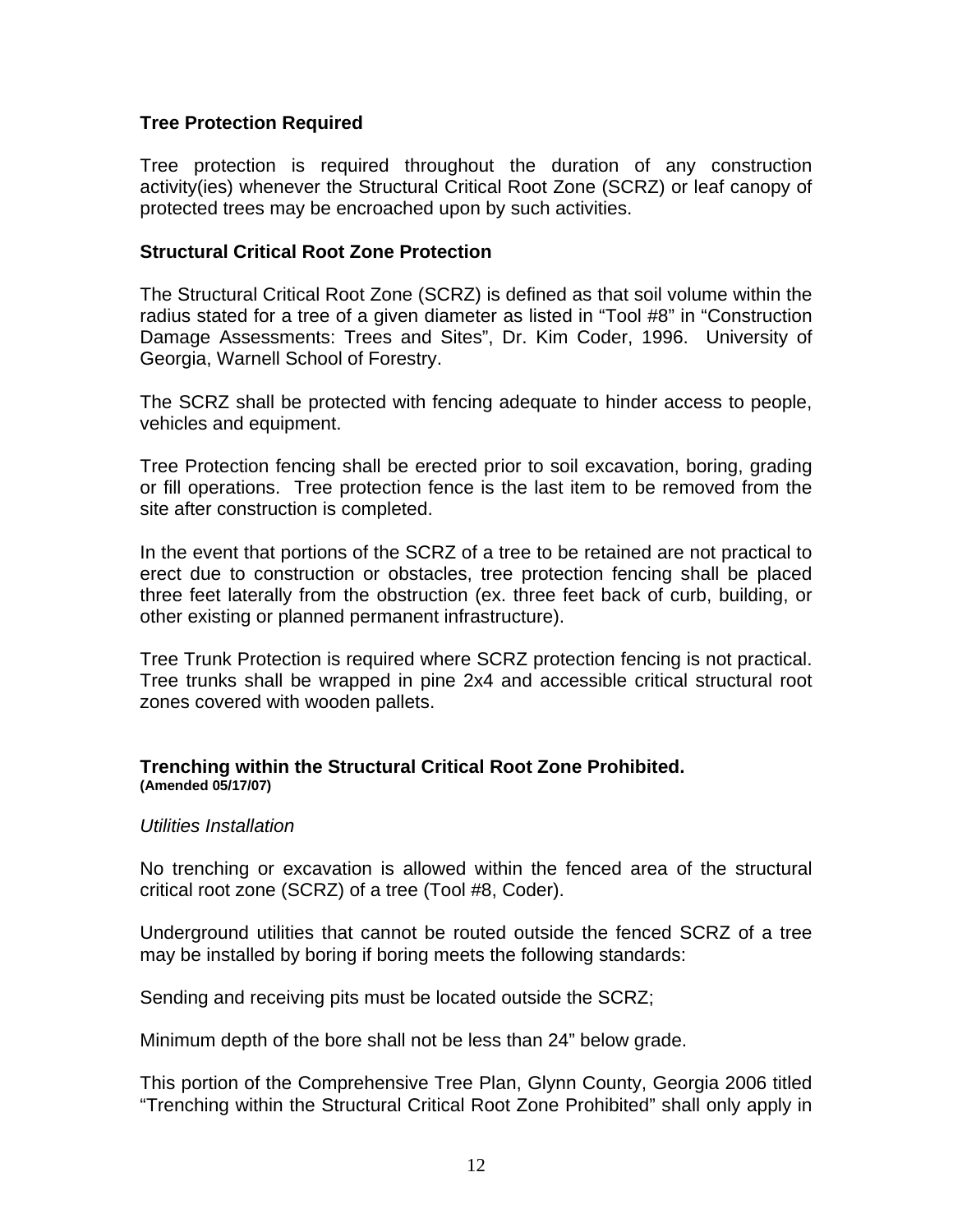situations where both the tree and the area where the work required herein is to be done on property within Glynn County right of way.

## **Tree Removal**

## **Dead Trees**

Dead Trees will be considered for removal depending upon three priority criteria:

- Probability of a Target Hit if Failure Occurs (Highest chance of causing injury or property damage)
- Degree and Rate of Deterioration (Most rot, position of defect,

shortest probable time to failure)

• Funds Available

## **Living Trees**

Removal of a living tree is subject to the same criteria as a dead tree. In addition, a living tree may be removed in the event it has lost:

- half its leaf canopy and limbs; or
- half the circumference of cambium layer at any point on the main trunk; or
- half the root system within the critical root zone.

## **Stump Removal**

Stumps will be considered for removal depending upon three priority criteria: Public safety, public visibility, and funds available.

Stump removal is considered complete when all primary roots are severed from the stump and the stump is removed to a depth of 14" below grade. In addition, soil/woodchip mix that is greater than 50% wood chips by volume must either be 1) amended with clean additional soil to bring the ratio of chips:soil within standard or 2) excess chips may be removed and clean soil brought in to fill the resulting hole. A convex crown of soil:chips are expected to remain on site upon each completion.

# **2006-2007 Tree Planting Plan**

The Tree Advisory Board plans to plant trees in the following locations: